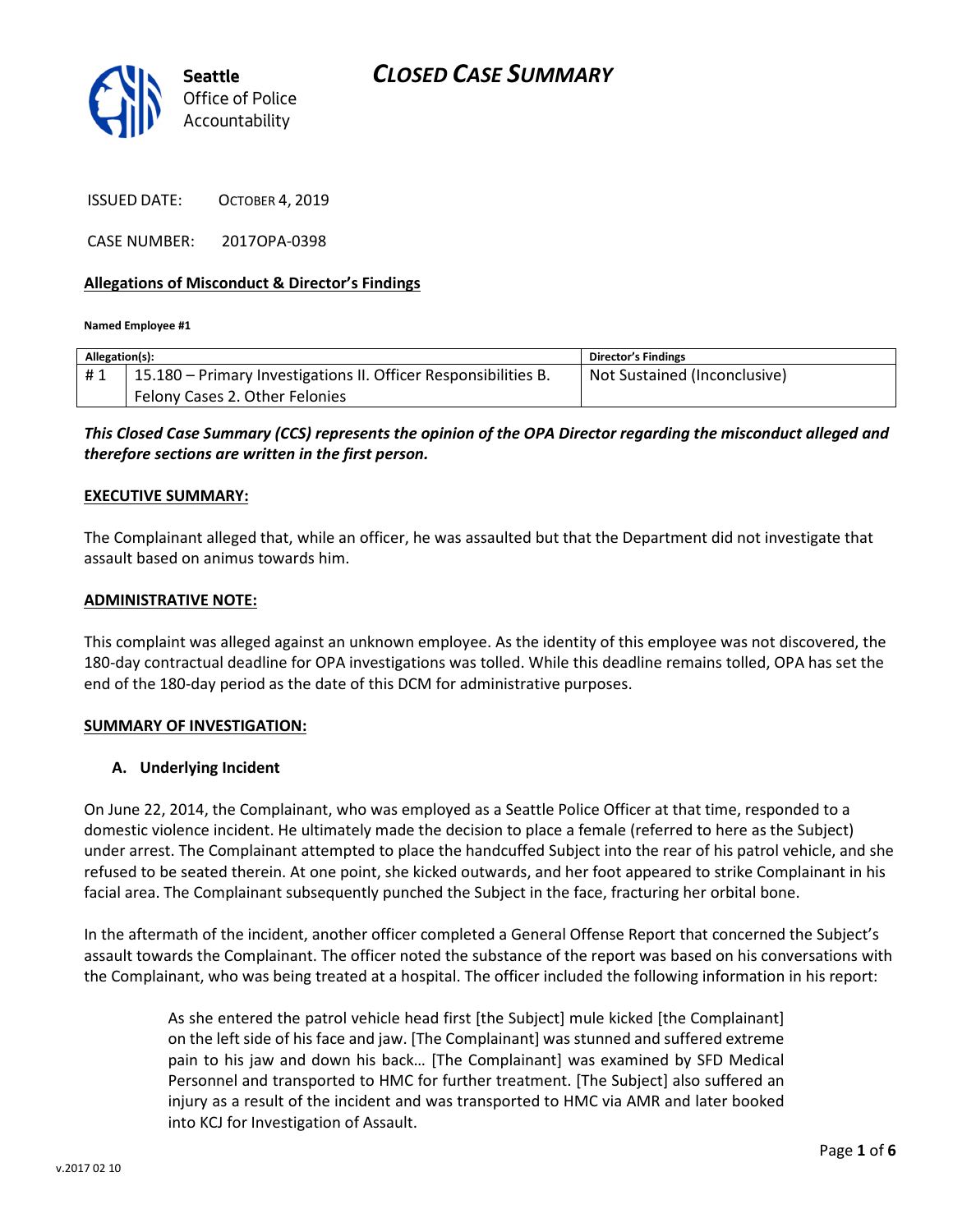

OPA CASE NUMBER:

Given the nature of the injury suffered by the Subject, the Department's Force Investigation Team (FIT) was notified and responded to the scene. Based on its initial review, FIT referred this incident to OPA that same day due to the belief that the force used by the Complainant was potentially inconsistent with policy. On June 23, 2014, the investigation into the alleged assault of the Complainant by the Subject was assigned for follow-up investigation to a Homicide Detective by the then Homicide Sergeant. However, it was unassigned that same day. No investigation was performed in that case, which was administratively cleared on April 1, 2015. On June 25, 2014, OPA requested that SPD conduct a criminal investigation into the force used by the Complainant and recommended that the investigation be performed by an outside law enforcement agency. The entire case was immediately referred to the Washington State Patrol (WSP) by SPD.

## B. Criminal and Administrative Investigations

WSP's investigation focused on the force used by the Complainant and the possible criminality of those actions. The WSP investigation concluded that, based on reviews of the ICV (including enhanced video) it was unclear whether the Subject's foot ever made physical contact with the Complainant's head or body. The WSP investigation further noted that the Subject denied that she intentionally kicked the Complainant. The WSP investigation found that a review of the Complainant's medical records "did not reveal any obvious injury." The WSP investigation noted, however, that that the Complainant complained of injury to his face and jaw and that photographs were taken by his chain of command of the parts of his body that he said were injured. Ultimately, the WSP investigation concluded, relying heavily on an expert report, that the force used by the Complainant was not reasonable or necessary.

After WSP concluded its investigation, the case was provided to the King County Prosecuting Attorney's Office (KCPAO) for review. The KCPAO declined to file charges against the Complainant and returned the case to SPD. Shortly thereafter, the U.S. States Attorney's Office for the Western District of Washington (USAO) initiated a civil rights investigation into this matter. Ultimately, the USAO, like the KCPAO, declined to file charges indicating that they could not meet the requisite evidentiary standard to prove the allegations.

After these criminal investigations were completed and no charges were brought, OPA conducted its investigation. OPA determined that the Complainant violated Department policies concerning force and de-escalation. The then Chief of Police agreed with OPA's recommended findings and made the decision to terminate the Complainant's employment at SPD.

## C. Complainant's OPA and EEO Complaints

After his termination, the Complainant filed several Equal Employment Opportunity (EEO) and OPA complaints against individuals including the then Homicide Captain. Included in the allegations made by the Complainant against the Homicide Captain was that he caused WSP to not investigate the assault against the Complainant by the Subject.

The Homicide Captain was interviewed in the EEO case and confirmed that he directed that the Homicide Unit stop investigating the assault because the case was going to be referred to WSP. The Homicide Captain stated that his understanding was that WSP "was going to investigate the entire incident," including the assault against the Complainant. He stated that he had no conversations with WSP about whether or not they would do so and that his role was to act as the neutral liaison.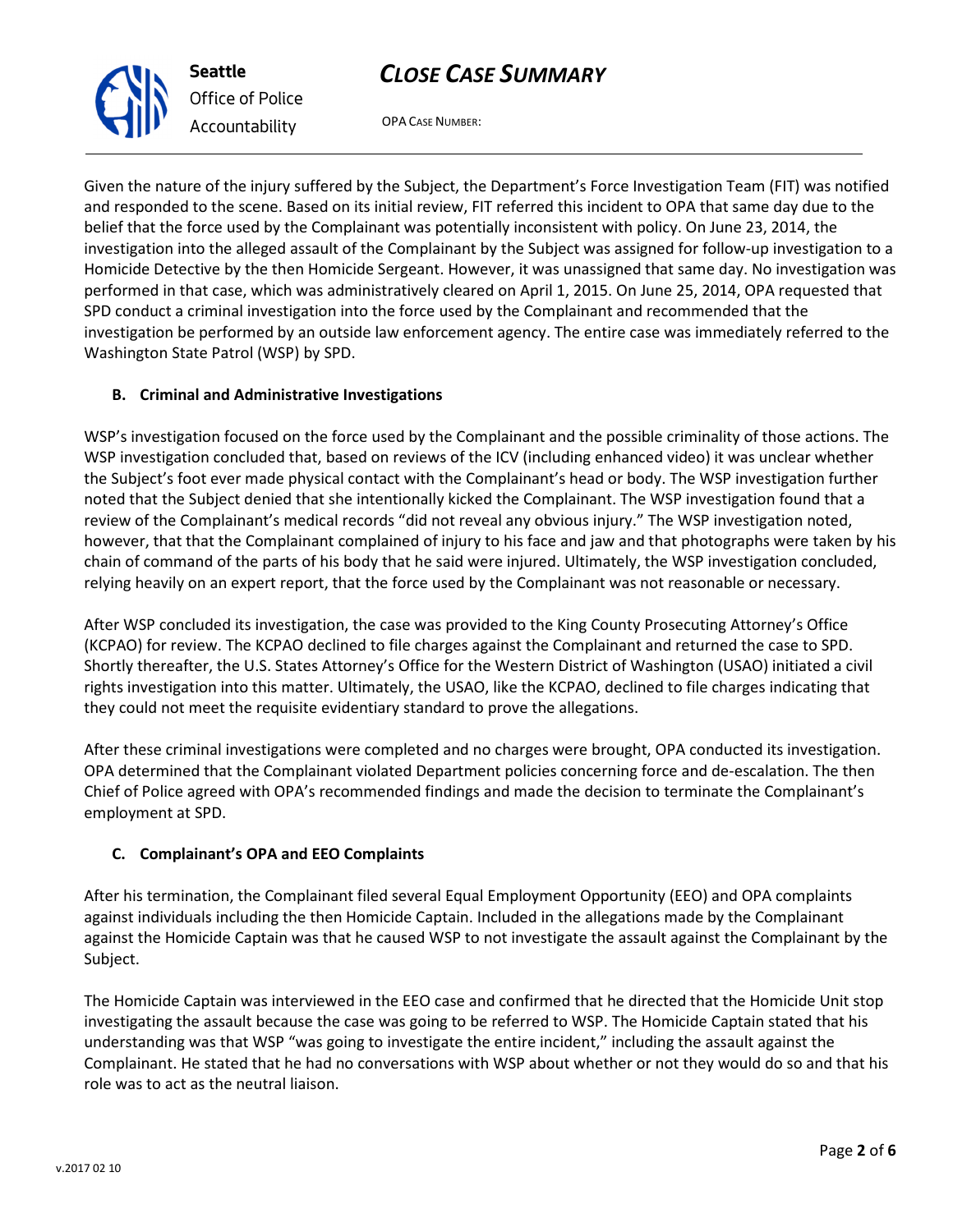

OPA CASE NUMBER:

The WSP Sergeant assigned to the case told the EEO investigator that he was not instructed or asked to investigate the assault against the Complainant and, instead, WSP's focus was on whether the Complainant engaged in criminal activity. He stated that the Homicide Captain made no mention of the assault to him except when referencing the crime for which the Subject had initially been booked. The WSP Sergeant asserted his belief that the investigation into the assault against the Complainant was being put on hold by SPD pending the resolution of WSP's review. Based on the information gathered during the EEO investigation, an outside investigator determined that there was insufficient evidence to establish malfeasance on the part the named employees. With regard to the allegation that the Homicide Captain caused the assault to not be investigated, the outside investigator provided the following conclusion:

> [The Homicide Captain's] halting of his unit's investigation into [the Subject] does not appear inappropriate or retaliatory under the circumstances. He says he understood the entire matter had been transferred to WSP, and there appears to be no reason to disbelieve him. He was not the decision-maker for SPD regarding the referral to WSP or the scope of its investigation. Having recommended that his unit not handle the criminal investigation of [the Complainant], the same underlying factors weighed against his unit investigating [the Subject's] alleged assault of [the Complainant], as the two investigations were inextricably linked. Moreover, given that WSP was investigating the facts of the [Subject] incident, which would have applied equally to possible charges against [the Complainant] or [the Subject], it would have made sense for WSP to consider both aspects of the incident. WSP interviewed [the Subject], who said she had not kicked [the Complainant] intentionally. By the time the case came back to SPD in December 2014, the King County Prosecutor's Office had reviewed WSP's investigation and, had the Office considered the evidence sufficient to bring charges against [the Subject], could have brought such charges. Within days of the case's return to SPD, DOJ announced its decision to investigate possible civil rights charges against [the Complainant], and a few months later [the Subject] sued the City and [the Complainant]. Apparently due to [the Complainant's] attorney's demand, SPD was not able to resume its investigation of the [Subject] incident until DOJ declined to bring charges in November 2015. Reinitiating an investigation into charges against Ms. Durden at that point would have made little sense, and it appears that no one considered it.

Notably, in a footnote in the EEO investigation findings document, the outside investigator wrote: "[The Complainant] also complained, generally, that SPD never referred charges against [the Subject] for assault of [the Complainant] to the King County Prosecutor's Office. He did not identify any individual(s) as having made an intentional decision not to refer charges." Given this, the outside investigator did not reach a final determination on this issue.

The Complainant's initial claim that the assault against him was not investigation was also reviewed by OPA and processed as a Supervisor Action. It appears that this Supervisor Action was informational only and no counseling or retraining was requested by OPA or performed by the chain of command.

The Complainant subsequently initiated a second OPA complaint – the present case – against an unknown SPD employee who he alleged caused the investigation into the assault perpetrated against him to be closed and for no charges to be filed against the Subject due to animus towards the Complainant. OPA commenced this investigation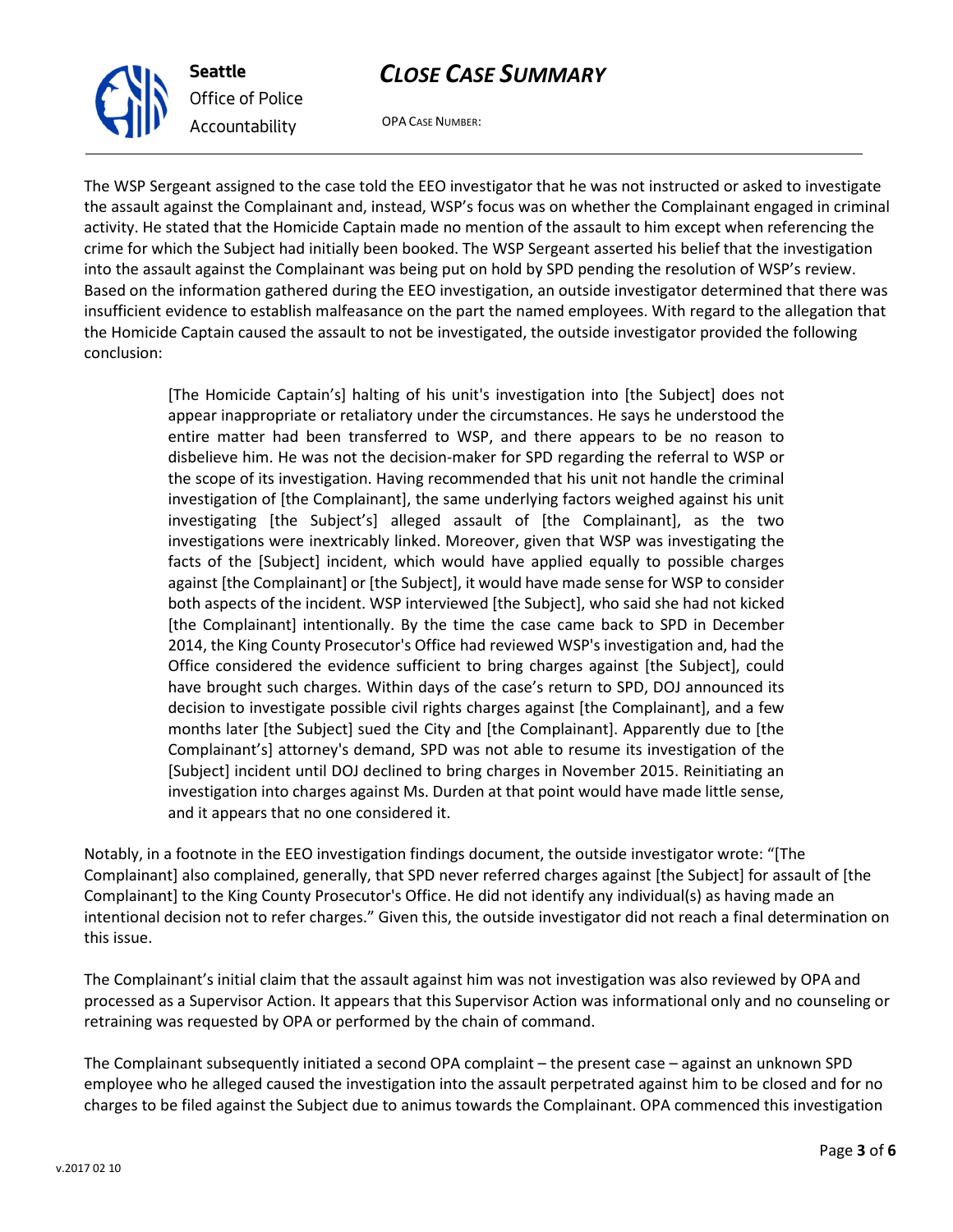

OPA CASE NUMBER:

to find out whether an unknown SPD employee did cause the investigation to not be investigation and, if so, to determine the identity of this individual.

## D. OPA's Investigation

As part of its investigation, OPA interviewed the Homicide Detective who was initially assigned to investigate the case. The Homicide Detective stated that the case was assigned to him and then unassigned the same day. The Homicide Detective said that the then Homicide Sergeant did not tell him why the case was being unassigned. The Homicide Detective stated that he later learned that the case was flagged to be investigated by a supervisor. The Homicide Detective did not know whether the Homicide Sergeant actually investigated the case. The Homicide Detective confirmed that he did not conduct any interviews or perform any investigative tasks. The Homicide Detective did not recall ever having another assault on an officer case being assigned and unassigned to him in such a manner.

The Homicide Sergeant, who has since retired from the Department, recalled assigning and then unassigning the case. He stated that he was ordered to do so by the then Homicide Captain. The Homicide Sergeant said that the Homicide Captain told him that no further investigation would be completed. The Homicide Sergeant opined that it was unusual for a captain to become involved in case assignments and that assaults against officers were ordinarily assigned for a follow-up investigation.

A Sergeant formerly assigned to OPA (referred to here as the "OPA Sergeant"), who conducted the administrative investigation into the force used by the Complainant on the Subject, was also interviewed. In his investigative file, the OPA Sergeant confirmed that, based on an analysis of the video and the Subject's own statements, he believed the evidence indicated that the Subject did, in fact, kick the Complainant. The OPA Sergeant documented that the assault for which the Subject was arrested was not investigated or charged. He believed that he relied on Department records for this information and did not interview any personnel from the Homicide Unit. The OPA Sergeant did not recall ever asking or being told why the assault was not criminally investigated.

OPA interviewed the current Homicide Lieutenant who had been assigned to the Homicide Unit for approximately eight to nine months when the assault was assigned. The Homicide Lieutenant recalled being informed by the Homicide Captain that the case was being unassigned because it was going to be investigated by an outside law enforcement agency. He stated that the Homicide Captain told him that this decision was made in a command staff meeting (a meeting of the Chief of Police, Deputy and Assignment Chiefs, and legal and operational staff).

The Homicide Captain confirmed that cases were assigned in the Homicide Unit by the Homicide Sergeant. The Homicide Captain stated that, after that point, the general process was that a follow-up investigation was completed, and the case was referred for a charging decision. Cases were forwarded to the prosecutor directly by the Homicide Sergeants and were not reviewing prior to that point by the Homicide Lieutenant or Homicide Captain. The Homicide Captain told OPA that, with regard to this incident, the assault case was unassigned from the Homicide Detective because the entire case (both the assault and use of force investigations) was being referred to WSP for investigation. The Homicide Captain told OPA that was ordered by SPD command staff and that he was not part of the decision-making process. The Homicide Captain stated that his role was to facilitate the referral and then to act as a liaison to ensure that SPD resources and personnel were made available, if necessary, to WSP.

OPA additionally interviewed a current Captain who was the Assistant Chief of the Criminal Investigations Bureau (referred to here as the "Assistant Chief") from August 2014 to March 2015. The Assistant Chief had no recollection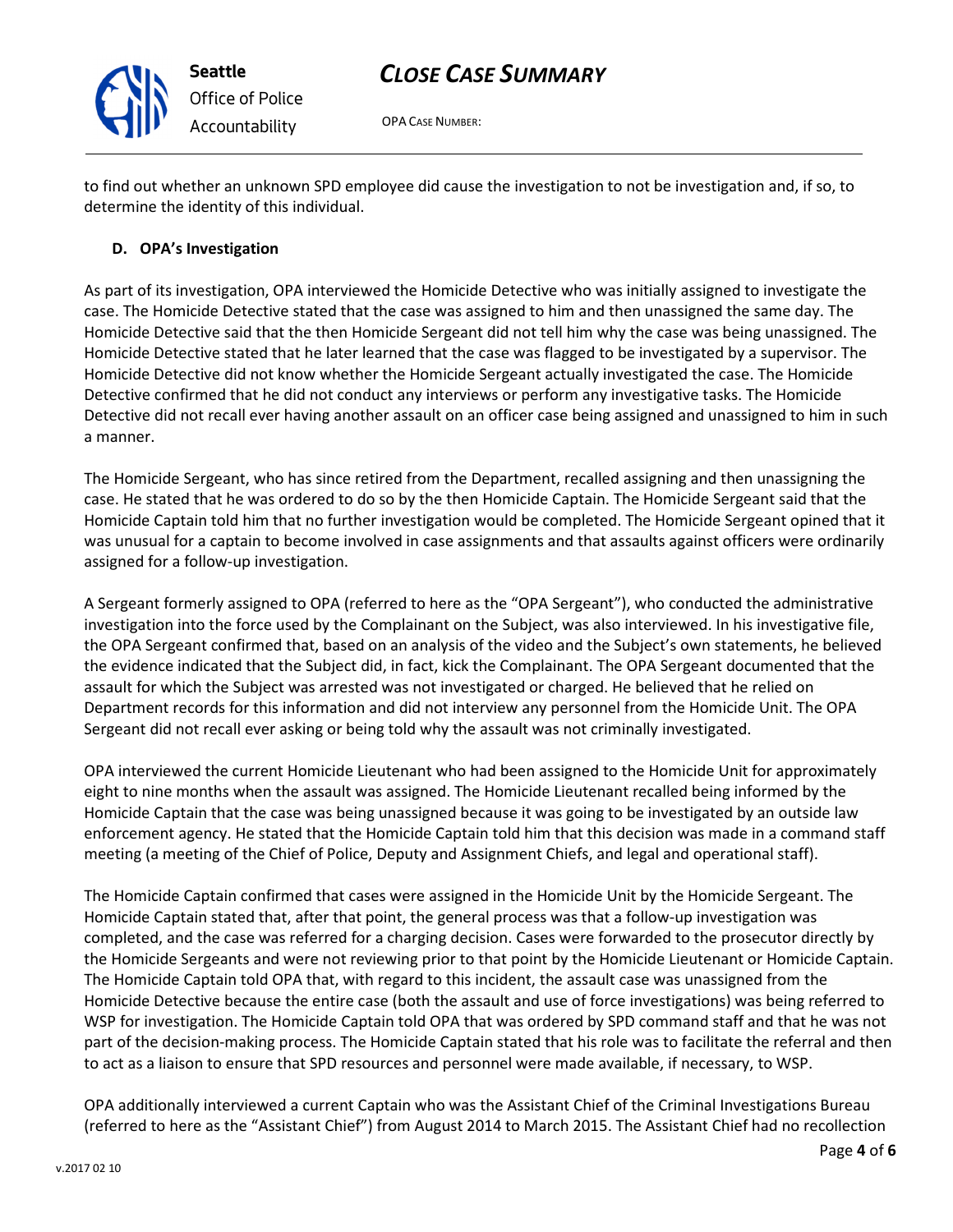

OPA CASE NUMBER:

of why the case was not investigated by the Homicide Unit and did not recall any conversations that she had concerning this case while a command staff member.

OPA further interviewed the current Chief of Police via written questions. The Chief indicated that she was the Assistant Chief of the Criminal Investigations Bureau until August 2014. She did not recall the specifics of any conversation concerning the Homicide Unit's investigation into the assault and she did not recall directing the Homicide Captain to stop the assault investigation. However, she stated that a decision was made to send the entire case to WSP for an outside investigation. She indicated that the results of the WSP investigation were reviewed by the KCPAO. The Chief stated that she did not "recall any affirmative decision to decline to investigate any part of the incident," but she affirmed that SPD's "focus was on the significant use of force by a police officer against a handcuffed suspect." The Chief asserted that: "neither the identity of the employee involved [nor] 'political' considerations played a role." The Chief said that it was possible that she contacted the KCPAO to determine the timing of their review, but she denied that she ever made recommendations on filing decisions.

Lastly, OPA analyzed assault on officer cases that occurred from 2014 to 2016. In 2014, OPA found 12 cases, including the alleged assault of the Complainant. Of those, 10 were assigned for follow-up investigations and were referred for charging decisions. One of the two non-investigated cases was the alleged assault of the Complainant and the other was concerning a suspect who was in crisis. In 2015, there were 14 cases, and all were assigned for follow-up investigation and were referred for a charging decision. In 2016, there were 10 cases. 9 were either investigated and referred or were referred directly to the City Attorney's Office as misdemeanors. The one case that was not investigated or referred in 2016 involved an officer who did not suffer an actual injury.

### ANALYSIS AND CONCLUSIONS:

### Named Employee #1 - Allegations #1 15.180 – Primary Investigations II. Officer Responsibilities B. Felony Cases 2. Other Felonies

SPD Policy 15.180(II)(B)(2) concerns the investigation of felonies. OPA notes that the decision by the Department to decline to pursue an investigation of an assault would not constitute, by itself, a violation of policy. There is no private right of for a person, even a police officer, to compel a criminal investigation into an assault against himself. However, if, as the Complainant alleged here, an unknown employee of SPD caused the investigation into an assault perpetrated against the Complainant to be closed and for no charges to be filed due to specific animus towards the Complainant, it would violate policy.

Ultimately, OPA was unable to determine through its investigation who, if anyone, may have directed that the alleged assault of the Complainant be not investigated or charged. As discussed in the EEO investigation, there is insufficient evidence to support a finding that the Homicide Captain did so. Similarly, OPA was not able to uncover evidence that any other member of SPD's past or present command staff engaged in such conduct.

It is clear from OPA's investigation that, once the nature of the underlying incident was fully understood by the Department, the focus was more on the force used by the Complainant and the potential assault that he inflicted on the Subject than on the alleged assault he experienced. This was confirmed by the Chief's written responses to OPA. Moreover, WSP clearly understood this to be the focus of their investigation and, at least in the perspective of the WSP Sergeant assigned to the case, WSP was not investigating the assault against the Complainant at all. However, there is no evidence establishing that this was due to specific direction he received from anyone at SPD. It very well may have been the case that this was simply a miscommunication or an incorrect assumption on the part of the WSP